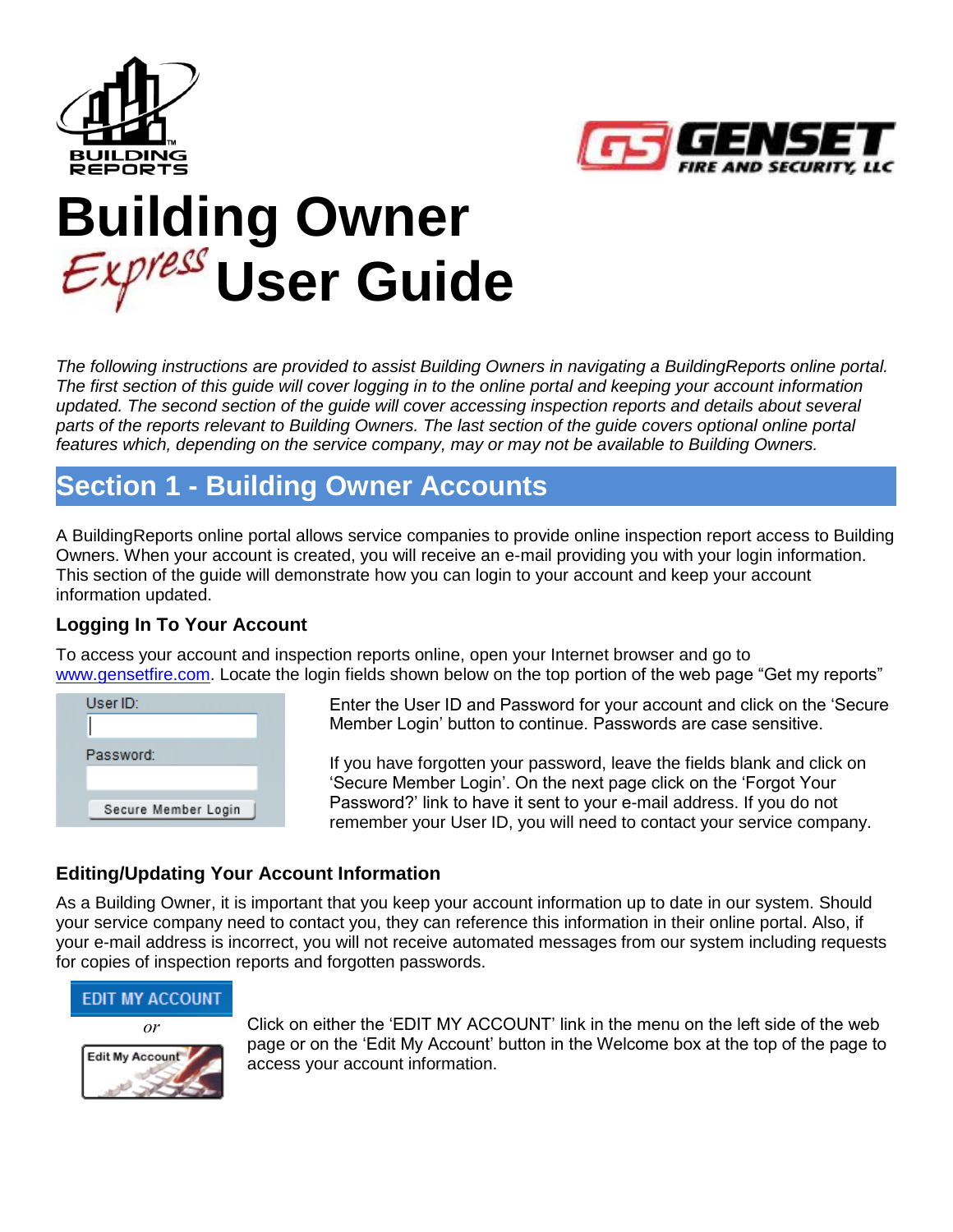On the next page, update any account information that has changed. When you have finished updating your account, scroll to the bottom of the page and click on the 'Next Page' button to save your information. You will see a message confirming that the changes have been applied.

# **Section 2 - Inspection Reports**

#### **Accessing Your Reports**



After logging in, click on either the 'GET REPORTS' link in the menu on the left side of the web page or on the 'Get My Reports' button in the Welcome box at the top of the page to go to the Inspection Log. At the top of the Inspection Log we have provided tools to help you locate the inspection report you are looking for. See below for an explanation of the tools.



After you have made your selections in the tools above, a list of all inspections meeting your criteria will be displayed. To sort the information in the list, you can click on any of the hyperlinked (underlined) column headings. See below for an explanation of the information shown in this list.

| <b>Building ID:</b>                | <b>Status</b> 3 | <b>Building Name:</b>                                    | <b>Inspection ID:</b>                                       | Date:      | Docs: |
|------------------------------------|-----------------|----------------------------------------------------------|-------------------------------------------------------------|------------|-------|
| 75813                              |                 | <b>Courtyard Marriott</b>                                | 117856                                                      | 02/19/2008 | 圚     |
| 72649                              |                 | <b>Cavenders DFW</b>                                     | 117619                                                      | 02/18/2008 | 闛     |
| 72649                              |                 | <b>Cavenders DFW</b>                                     | 117615                                                      | 02/18/2008 | 圊     |
| 1. BuildingID                      |                 |                                                          | 4. Inspection ID                                            |            |       |
| Unique ID assigned to the property |                 |                                                          | Unique ID assigned to the inspection                        |            |       |
| 2. Status Flag                     |                 |                                                          | 5. Date                                                     |            |       |
|                                    |                 | Green = Passed, Yellow = Passed + Notes, $Red = Failed$  | The date that the inspection was added to the online portal |            |       |
|                                    |                 | Faded tags indicate that a newer inspection is available |                                                             |            |       |
| 3. Building Name                   |                 |                                                          | 6. Docs                                                     |            |       |
|                                    |                 | Name assigned to your property by the service company    | See Section 3 of this guide for information about DocDrive  |            |       |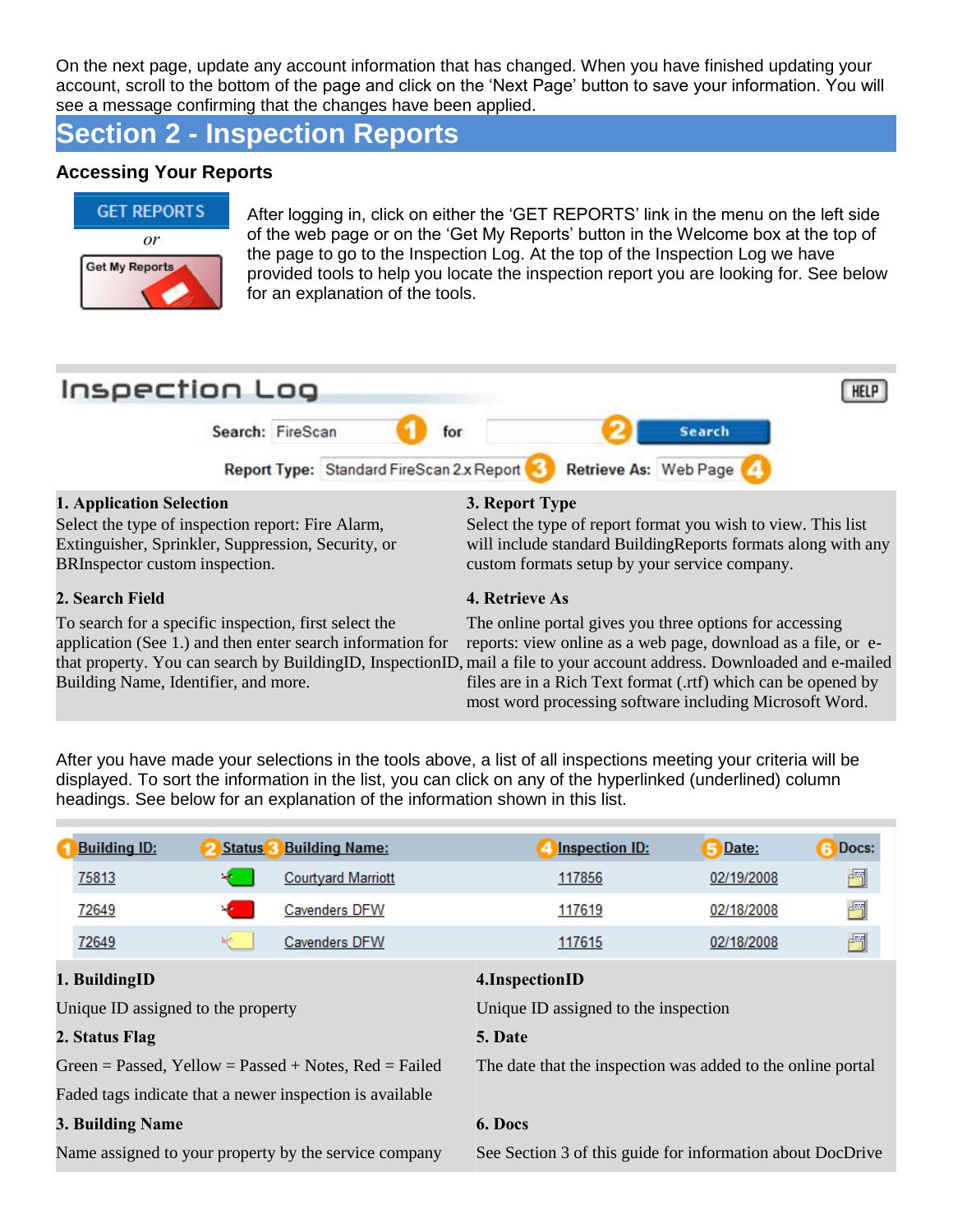To view an inspection report, click on the name of the building. What happens next depends on what you have selected in the 'Retrieve As' field at the top of the page.

**Web Page:** A new page will open showing your inspection report.

**Download:** Your browser will open a download dialog that will enable you to Open or Save the file.

**E-Mail:** A new page will open confirming that the report was sent to the e-mail address in your account information

## **Section 3 - Optional Portal Features**

All of the features shown in this section of the guide are optional features that your service company can elect to use. If you have questions about whether or not you can access these features, contact your Service Company

#### **Service Authorizations**

Through the online portal, you can authorize repairs for failed devices when viewing the inspection report as a web page.

To start, you will need to go to 'Get My Reports' and change the 'Retrieve As' field to 'Web Page'. Next, select an inspection that has failed devices (indicated by a red Status Tag). Use the Report Navigation links or scroll down to the 'Proposed Solutions Report' section. See below for an explanation of the features and how to authorize repairs.

|                        |                                                                                                                                                                                                                                                         | <b>Proposed Solutions Report</b><br>Generated by: BuildingReports.com             |                               |      |            |
|------------------------|---------------------------------------------------------------------------------------------------------------------------------------------------------------------------------------------------------------------------------------------------------|-----------------------------------------------------------------------------------|-------------------------------|------|------------|
|                        | Building: Courtyard Marriott                                                                                                                                                                                                                            |                                                                                   | Control Panel: 139 - Maxx 123 |      |            |
| Materials basis.       | The Proposed Solution Report provides a solution for each discrepancy listed on the Discrepancy Report. Provide a check<br>mark where indicated to approve repairs listed within the report. Items listed as T/M are available for repair on a Time and |                                                                                   |                               |      |            |
| ScanID                 | <b>Location</b>                                                                                                                                                                                                                                         | <b>Solution</b>                                                                   | Model $#$                     | Cost | <b>Fix</b> |
|                        |                                                                                                                                                                                                                                                         | <i>Initiating</i>                                                                 |                               |      |            |
| <b>Smoke Detector</b>  |                                                                                                                                                                                                                                                         |                                                                                   |                               |      |            |
| 12345680               | 1st South FACP Room                                                                                                                                                                                                                                     |                                                                                   | 123                           | I/M  | 3 <b>F</b> |
|                        | Select the device(s) you wish to authorize for work and click the "Submit" button.                                                                                                                                                                      | <b>Submit</b>                                                                     |                               |      |            |
| 1. Device Details Link |                                                                                                                                                                                                                                                         | 3. Fix Checkbox                                                                   |                               |      |            |
|                        | Click on ScanID number to view details about that device                                                                                                                                                                                                | Mark the Fix checkbox next to devices for which you want<br>to authorize repairs. |                               |      |            |

for a failed device.

#### **2. Cost Link 4. Submit Button**

Click on cost link to view the proposed solution and pricing After marking the devices for which you want to authorize for repair, click this button to Submit them. You will then be transferred to an authorization page (See below)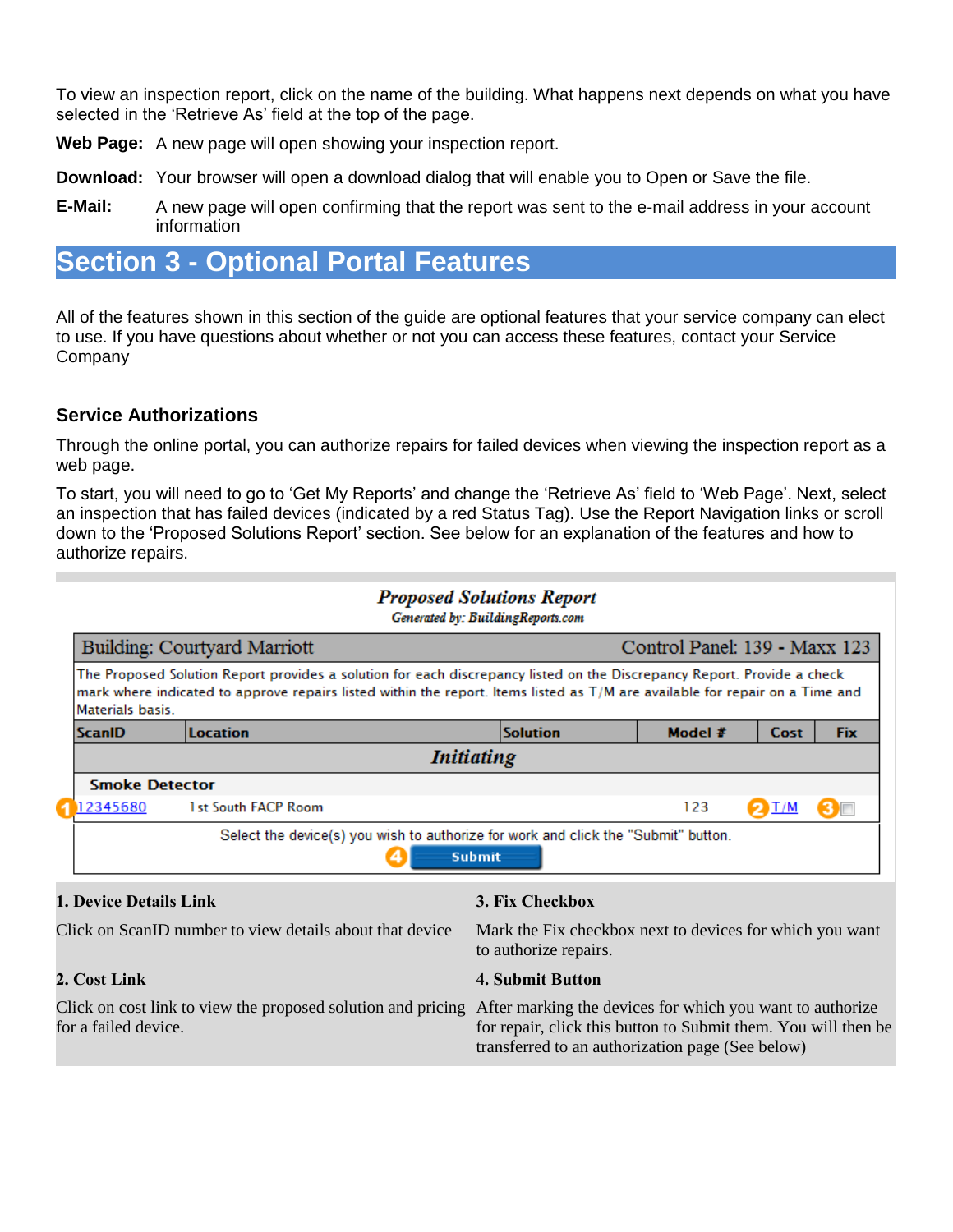

Enter any notes (see 1 above) and then click Submit (see 2 above) to send the authorization to you service company.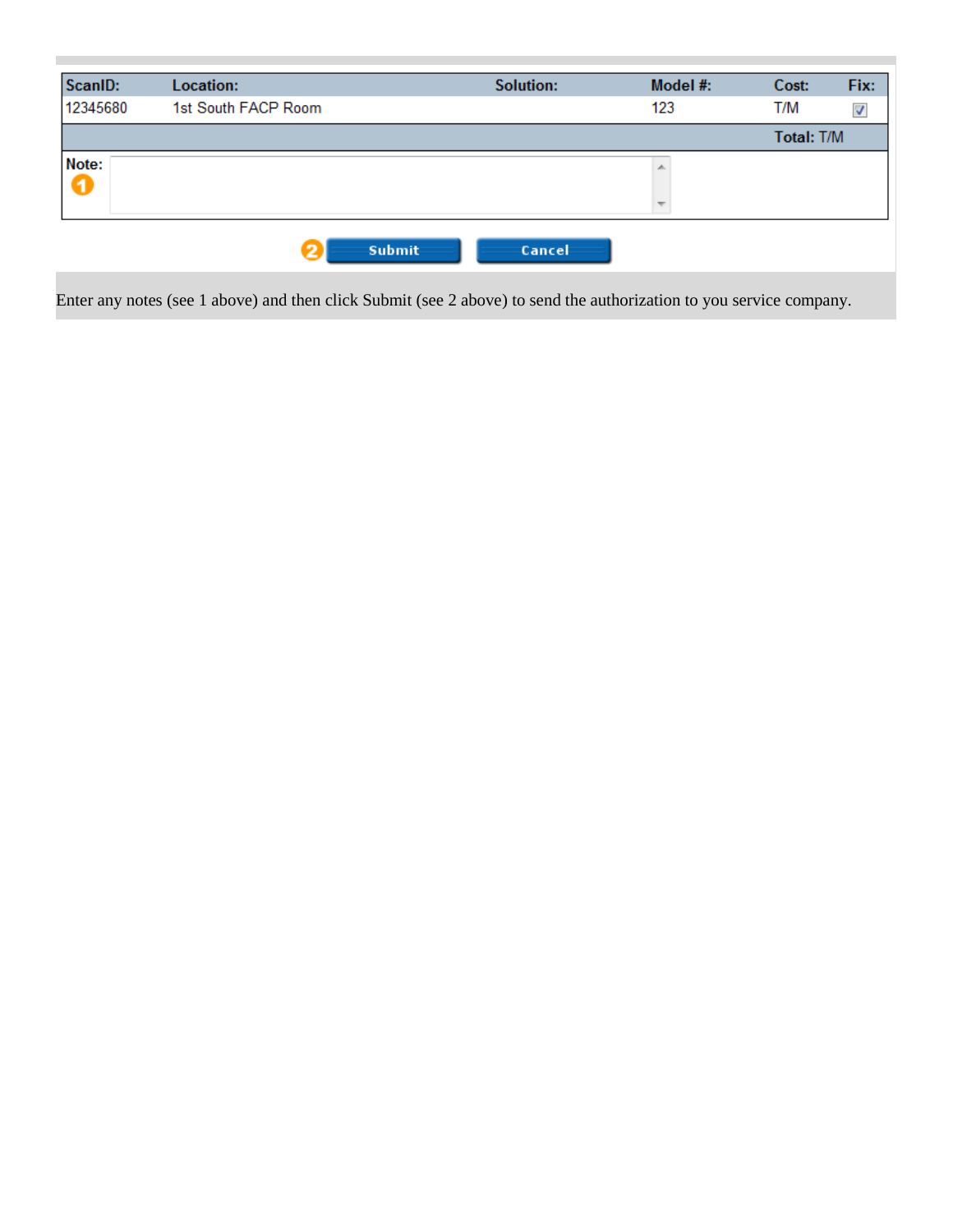### **Embedded Codes and Standards**

Another optional feature, Embedded Codes and Standards allows you to view the NFPA code that addresses each failed device. To start, you will need to go to 'Get My Reports' and change the 'Retrieve As' field to 'Web Page'. Next, select an inspection that has failed devices (indicated by a red Status Tag). Use the Report Navigation links or scroll down to the 'Discrepancy Report' section.

|                             |                | <b>Initiating</b>                                                                                                                                                                                                                                                                                                                                                                                                                                                                                        |         |                |
|-----------------------------|----------------|----------------------------------------------------------------------------------------------------------------------------------------------------------------------------------------------------------------------------------------------------------------------------------------------------------------------------------------------------------------------------------------------------------------------------------------------------------------------------------------------------------|---------|----------------|
| <b>Smoke Detector</b>       |                |                                                                                                                                                                                                                                                                                                                                                                                                                                                                                                          |         |                |
| 87654328                    | 5th West Stair | Painted                                                                                                                                                                                                                                                                                                                                                                                                                                                                                                  | 0101029 | NFPA 72 10.3.1 |
|                             |                | <b>Code References</b>                                                                                                                                                                                                                                                                                                                                                                                                                                                                                   |         |                |
| NFPA 72 10.3.1 <sup>2</sup> | supervision.   | Visual inspections shall be performed in accordance with the schedules in Table 10.3.1 or more<br>often if required by the authority having jurisdiction. A.10.3.1 Equipment performance can be<br>affected by building modifications, occupancy changes, changes in environmental conditions,<br>device location, physical obstructions, device orientation, physical damage, improper installation,<br>degree of cleanliness, or other obvious problems that might not be indicated through electrical |         |                |

Next to each failed device will be a link that gives the chapter and section of the NFPA code (See 1 above). Click on link and the page will automatically scroll to the Code References section (See 2 above) for that device. In that section you can read the entire code text that relates to the device discrepancy. Depending on the code enforcement in your area, it will reference the 1999, 2002, or 2007 version of the codes.

#### **DocDrive**

The last optional feature that may be of interest to you is DocDrive. DocDrive provides storage space to save documents with an inspection that are not part of a normal inspection report. This may include invoices, services tickets, or digital photos.

To start go to 'Get My Reports' and click on the icon in the 'Docs' column (see the Inspection Log figure in Section 2 of this guide to see the location of the icon). You will be transferred to a list of all the available documents related to that inspection.

|                                   | <b>Showing documents for building: Courtyard Marriott</b>                                                 |              |                          |         |           |           |
|-----------------------------------|-----------------------------------------------------------------------------------------------------------|--------------|--------------------------|---------|-----------|-----------|
| Title:                            | <b>File Name:</b>                                                                                         | Document ID: | <b>BuildingID: Size:</b> |         | Uploaded: | Download: |
| Photo of Blocked<br><b>Egress</b> | Photo of Blocked Egress.gif<br>This photo shows the blocked egress in the Southwest exit of the building. | Photo-00021  | 75813                    | 32 24KB | 3/3/08    | 骨         |
| <b>1. Document Title</b>          |                                                                                                           |              | 3. Download Button       |         |           |           |

**2. Document Description** Click this button to download a copy of the document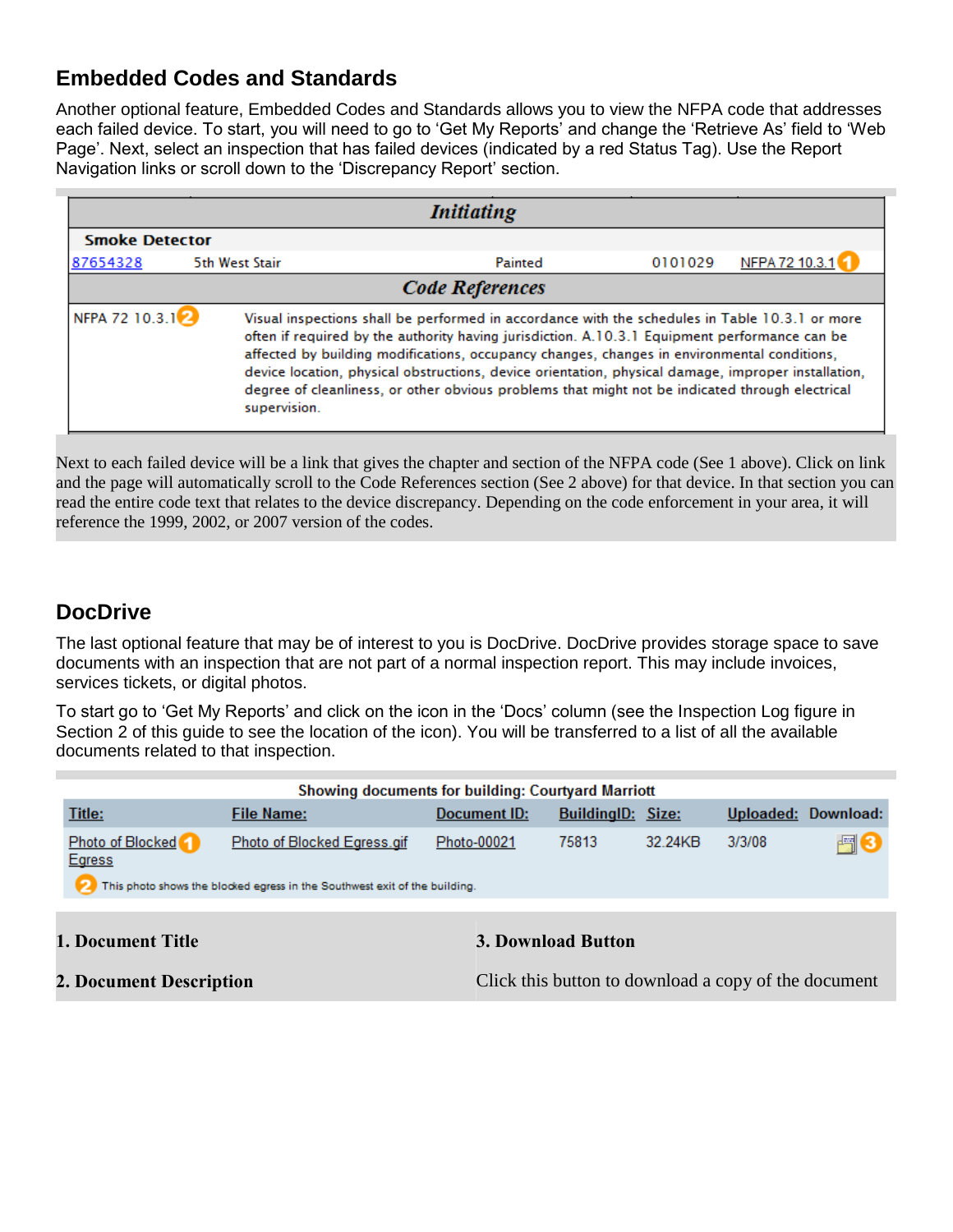#### **Scheduling Manager**

Service providers utilizing "Scheduling Manager" can request your approval for inspections and service work electronically. An email notification, complete with the service providers' name, your building name, and a link to review and confirm an inspection or service appointment is generated out of the service by the Service Provider:



Selecting the link will open the users default internet browser and without login will present a one-week calendar view along with details of the inspection or service appointment.

|                                                                                                                                                                                                                                                | October 9 - 15, 2011 | <b>BuildingReports Demonstration Company - Confirm Scheduled Date(s)</b> |               |                 | $\vert$ Jump $\vert$ $\vert$ > | $\boxed{16}$<br>Today                 | o I<br>$\vert$ < |                                                                                                                                                                                                                                                                                                                                                                                                             |                                                                                                                                                          |  |
|------------------------------------------------------------------------------------------------------------------------------------------------------------------------------------------------------------------------------------------------|----------------------|--------------------------------------------------------------------------|---------------|-----------------|--------------------------------|---------------------------------------|------------------|-------------------------------------------------------------------------------------------------------------------------------------------------------------------------------------------------------------------------------------------------------------------------------------------------------------------------------------------------------------------------------------------------------------|----------------------------------------------------------------------------------------------------------------------------------------------------------|--|
| <b>BUILDING</b><br><b>REPORTS</b><br><b>WELCOME</b><br><b>GET REPORTS</b><br><b>ACCOUNTS</b><br><b>CALENDAR</b><br><b>BUILDINGS</b><br><b>FORMS</b><br><b>USERS</b><br><b>MY STATS</b><br><b>SETUP</b><br>CATALOG<br><b>DOWNLOAD</b><br>LOGOUT | Sunday<br>9          | Monday<br>10                                                             | Tuesday<br>11 | Wednesday<br>12 | Thursday<br>13                 | Friday<br>14<br>8AM Wate<br>Waterston | Saturday<br>15   | <b>Inspection Request</b><br><b>Choose an Option</b><br><b>Accept this Inspection</b><br><b>Deny this Inspection</b><br><b>Properties</b><br>⊛<br>Waterstone Corporation<br>Title<br>Waterstone Corporation<br>Start/End Time<br>St. Time<br>St. Date<br>10/14/11 8:00 AM<br><b>Start Time</b><br>10/14/2011<br>End Time 5 hr duration<br>10/14/2011 1:00 PM<br><b>Description</b><br>Fire Alarm Inspection | <b>Select a Different Inspection Date</b><br>FireScan - Semi-Annual<br><b>End Date</b><br><b>End Time</b><br>10/14/11 1:00 PM<br>8:00 AM<br>$\mathbf{v}$ |  |
|                                                                                                                                                                                                                                                |                      |                                                                          |               |                 |                                |                                       |                  | <b>Created By MandyBeasley</b>                                                                                                                                                                                                                                                                                                                                                                              |                                                                                                                                                          |  |